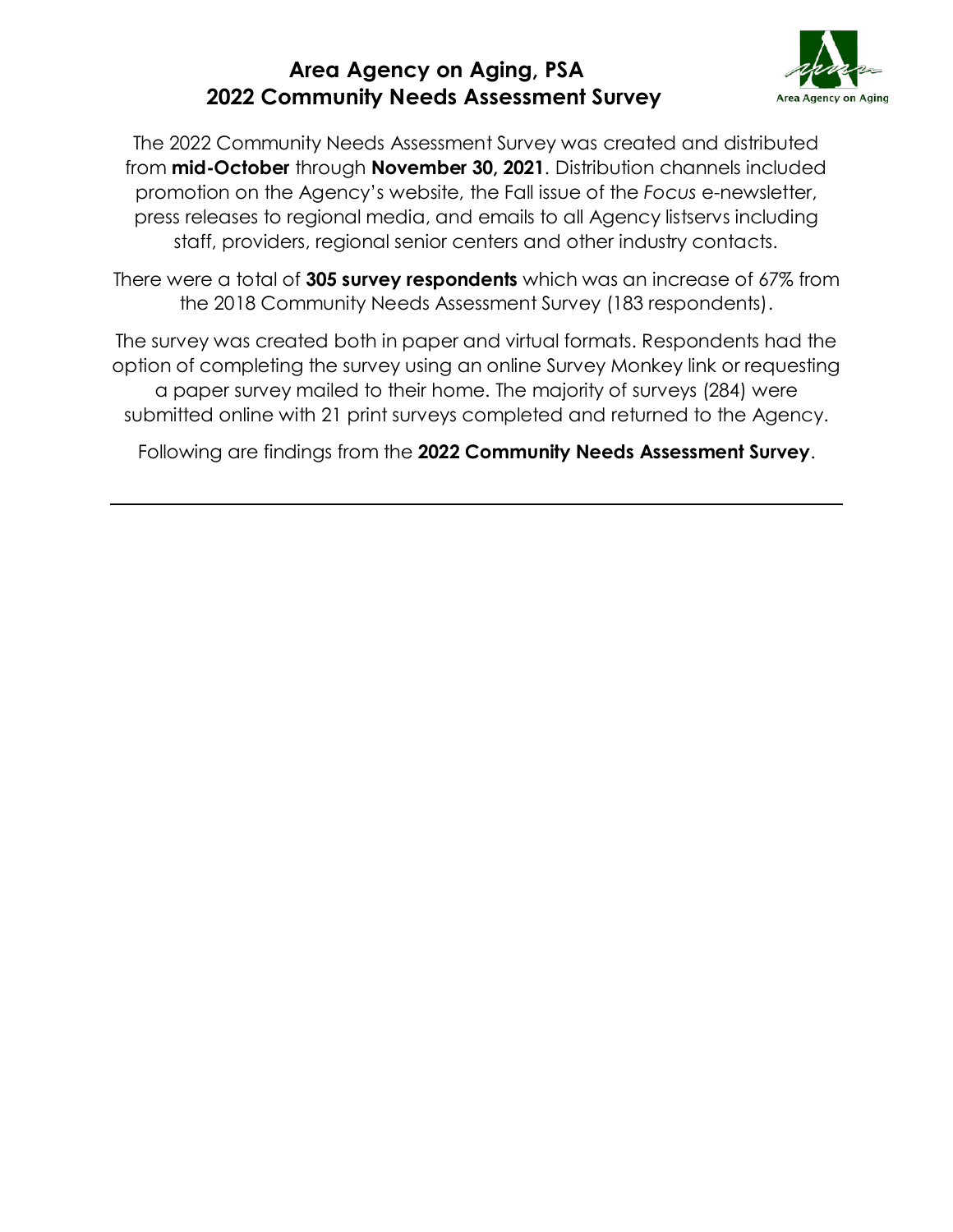





## **Q2: Check all that apply.**

305 answered / 0 skipped

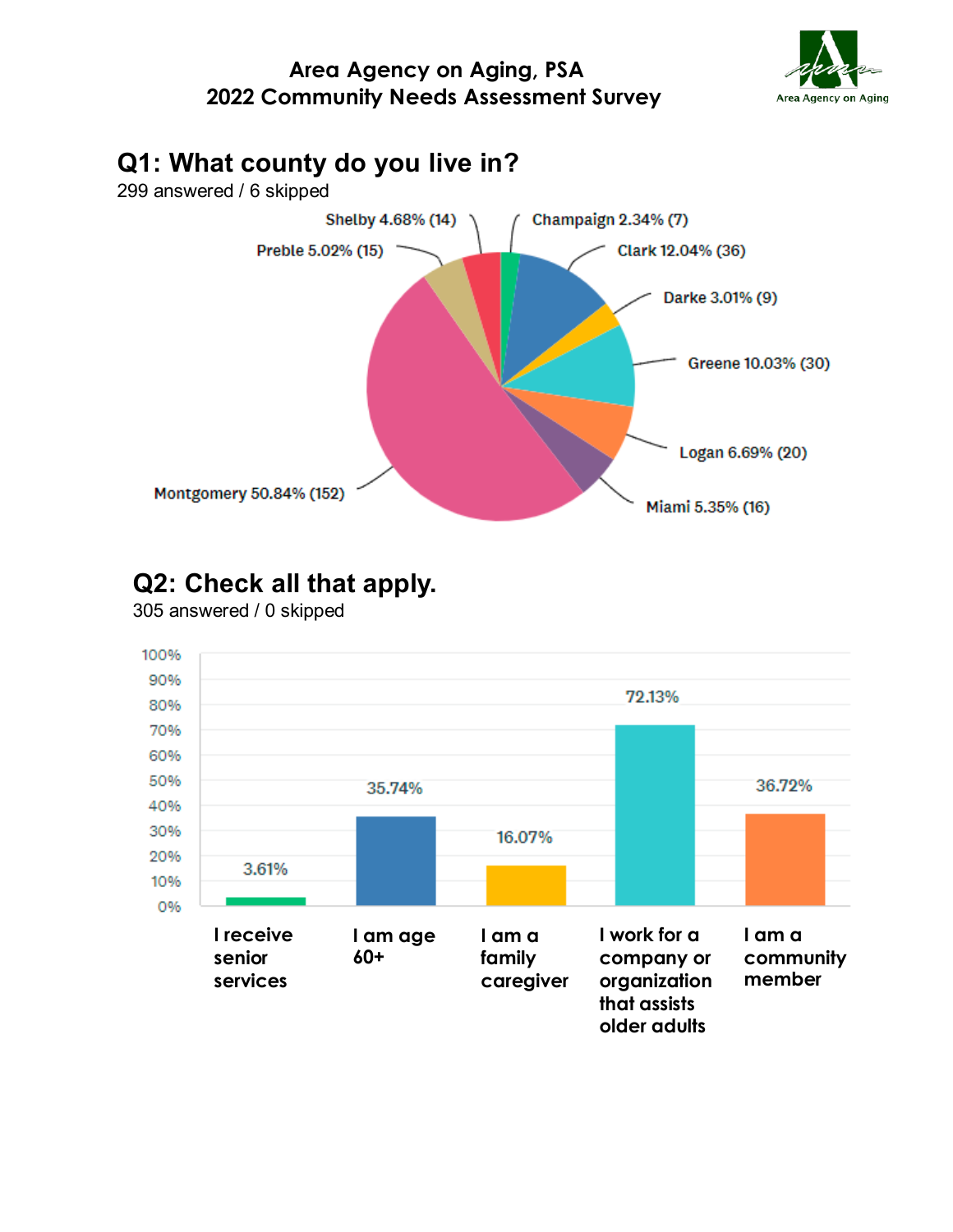

## **Q3: What do you think are the three concerns that have the greatest impact on a senior continuing to live independently? Select only three (3).** 305 answered/0 skipped

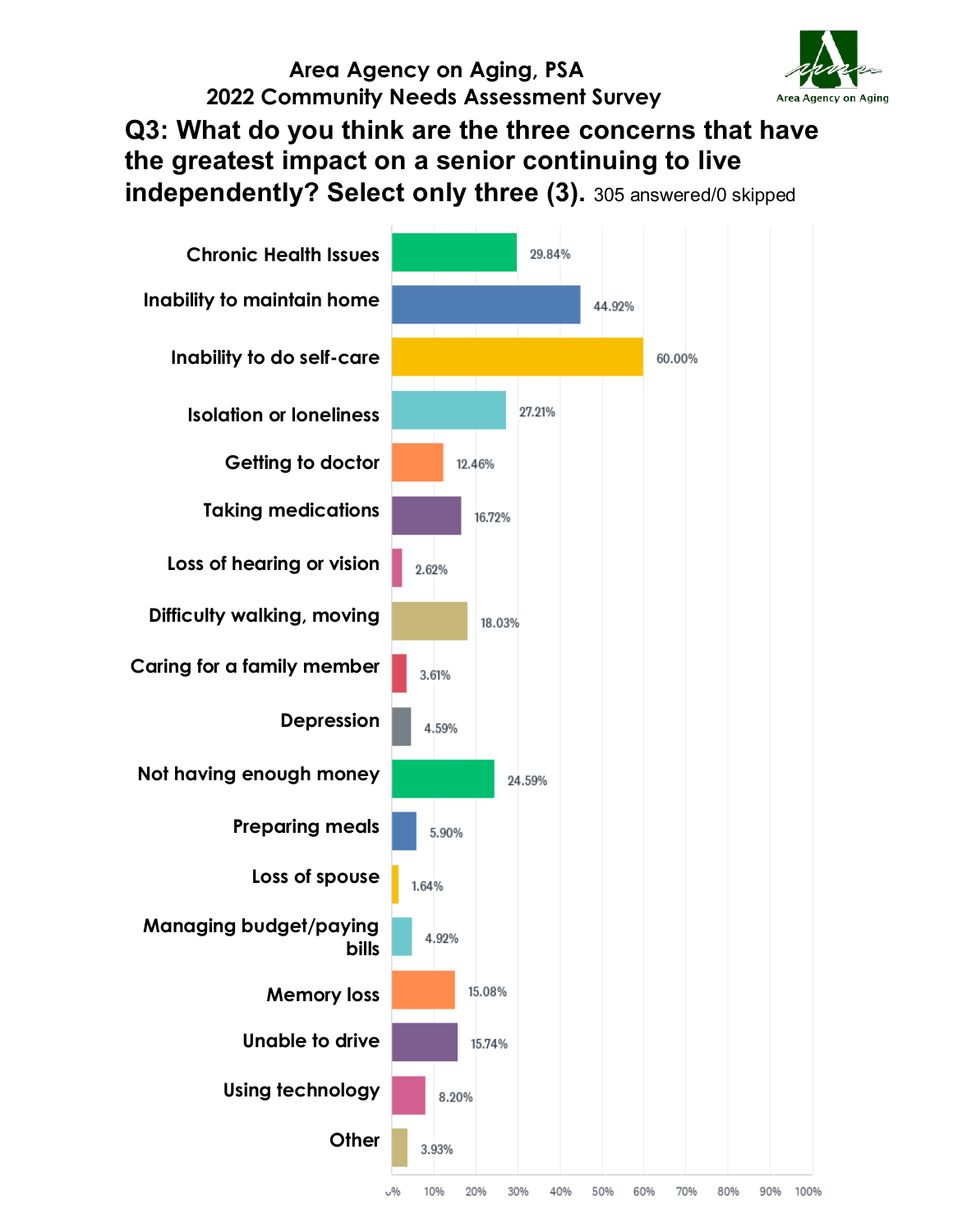

### **Q4: For each service area, please rate how important each service is for older adults: essential, important, somewhat important, or**

**not important.** 305 answered/0 skipped



**Essential Important Somewhat** Not important No Opinion